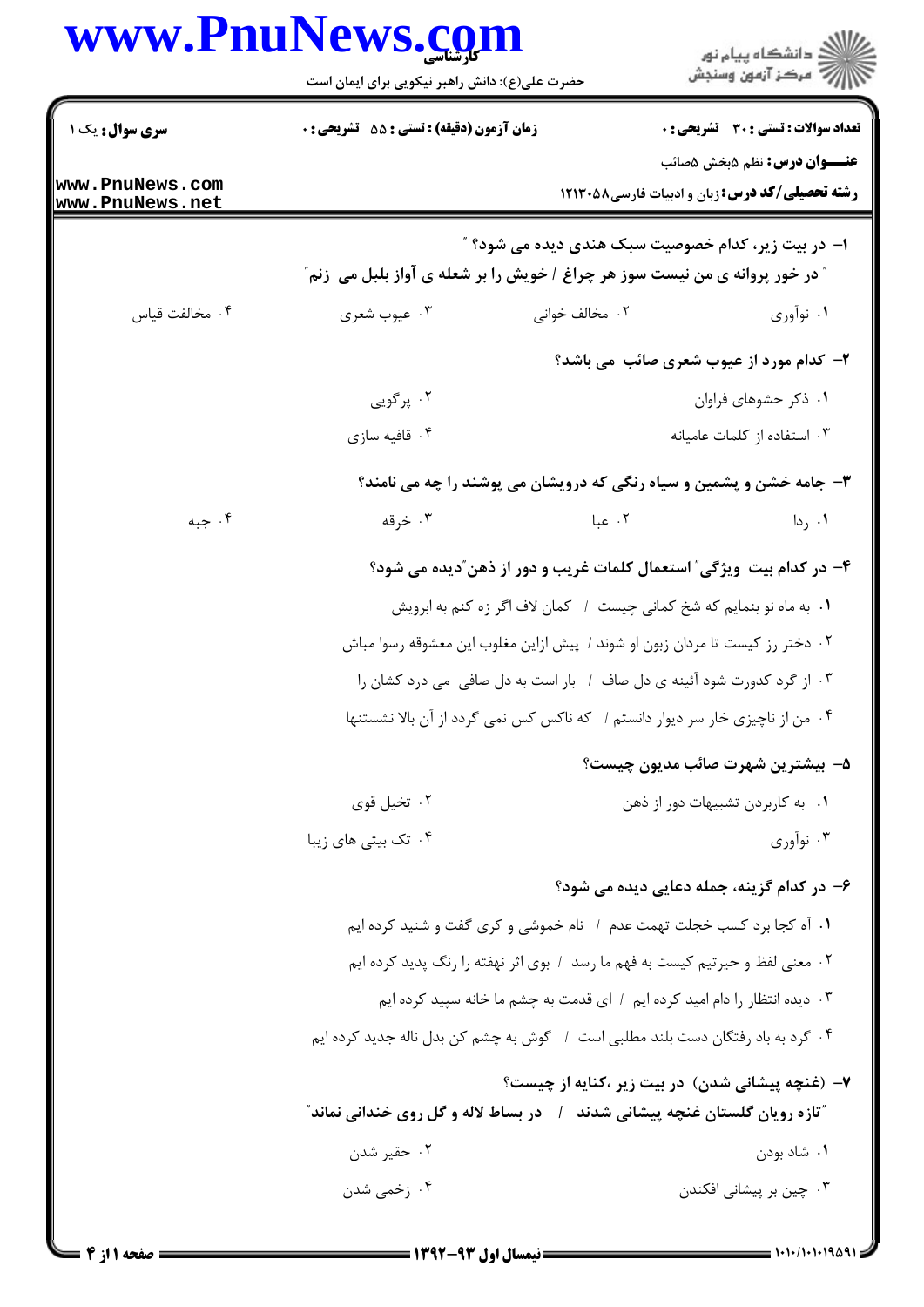| www.PnuNews.com                                                  |                                | ڪ دانشڪاه پيا <sub>م</sub> نور<br>∕7 مرڪز آزمون وسنڊش                                                                                                                                                                                                                                                                                                                                                                                                                                                                                                                                                                                                                                                                                                                                                                                                                                                                                                     |
|------------------------------------------------------------------|--------------------------------|-----------------------------------------------------------------------------------------------------------------------------------------------------------------------------------------------------------------------------------------------------------------------------------------------------------------------------------------------------------------------------------------------------------------------------------------------------------------------------------------------------------------------------------------------------------------------------------------------------------------------------------------------------------------------------------------------------------------------------------------------------------------------------------------------------------------------------------------------------------------------------------------------------------------------------------------------------------|
|                                                                  |                                | <b>تعداد سوالات : تستی : 30 ٪ تشریحی : 0</b>                                                                                                                                                                                                                                                                                                                                                                                                                                                                                                                                                                                                                                                                                                                                                                                                                                                                                                              |
|                                                                  |                                | <b>عنـــوان درس:</b> نظم ۵بخش ۵صائب<br><b>رشته تحصیلی/کد درس:</b> زبان و ادبیات فارسی۸۵۰ ۱۲۱۳۰                                                                                                                                                                                                                                                                                                                                                                                                                                                                                                                                                                                                                                                                                                                                                                                                                                                            |
|                                                                  |                                |                                                                                                                                                                                                                                                                                                                                                                                                                                                                                                                                                                                                                                                                                                                                                                                                                                                                                                                                                           |
|                                                                  |                                | ٨− ″خلاق المعاني ثاني″ لقب كيست؟<br>۰۱ کلیم کاشانی                                                                                                                                                                                                                                                                                                                                                                                                                                                                                                                                                                                                                                                                                                                                                                                                                                                                                                        |
|                                                                  |                                | ٠٣ كمال الدين اسماعيل اصفهاني                                                                                                                                                                                                                                                                                                                                                                                                                                                                                                                                                                                                                                                                                                                                                                                                                                                                                                                             |
|                                                                  |                                | ۹– مفهوم کدام گزینه با بقیه متفاوت است؟                                                                                                                                                                                                                                                                                                                                                                                                                                                                                                                                                                                                                                                                                                                                                                                                                                                                                                                   |
|                                                                  |                                |                                                                                                                                                                                                                                                                                                                                                                                                                                                                                                                                                                                                                                                                                                                                                                                                                                                                                                                                                           |
|                                                                  |                                |                                                                                                                                                                                                                                                                                                                                                                                                                                                                                                                                                                                                                                                                                                                                                                                                                                                                                                                                                           |
|                                                                  |                                |                                                                                                                                                                                                                                                                                                                                                                                                                                                                                                                                                                                                                                                                                                                                                                                                                                                                                                                                                           |
|                                                                  |                                |                                                                                                                                                                                                                                                                                                                                                                                                                                                                                                                                                                                                                                                                                                                                                                                                                                                                                                                                                           |
|                                                                  |                                | +ا– معنی کدام گزینه نادرست است؟                                                                                                                                                                                                                                                                                                                                                                                                                                                                                                                                                                                                                                                                                                                                                                                                                                                                                                                           |
| ۰۳ خارخار: خلجان                                                 | ۰۲ سواد: نشان                  | ۰۱ حاصل: دست آورد                                                                                                                                                                                                                                                                                                                                                                                                                                                                                                                                                                                                                                                                                                                                                                                                                                                                                                                                         |
|                                                                  |                                | 11-ئدام گزینه به معنی بیت زیر، نزدیک است؟                                                                                                                                                                                                                                                                                                                                                                                                                                                                                                                                                                                                                                                                                                                                                                                                                                                                                                                 |
|                                                                  |                                |                                                                                                                                                                                                                                                                                                                                                                                                                                                                                                                                                                                                                                                                                                                                                                                                                                                                                                                                                           |
| ۰۲ ما به استغنا رسیده ایم.                                       |                                | ۰۱ ما به دنیا نیاز نداریم.                                                                                                                                                                                                                                                                                                                                                                                                                                                                                                                                                                                                                                                                                                                                                                                                                                                                                                                                |
| ۰۴ روزی ما زیاد است.                                             |                                | ۰۳ باید به قدری از دنیا بهره مند شویم تا سیر گردیم.                                                                                                                                                                                                                                                                                                                                                                                                                                                                                                                                                                                                                                                                                                                                                                                                                                                                                                       |
|                                                                  |                                | است؟                                                                                                                                                                                                                                                                                                                                                                                                                                                                                                                                                                                                                                                                                                                                                                                                                                                                                                                                                      |
| ۰۳ تخصیصی                                                        | ۰۲ استعاری                     | ۰۱ اقترانی                                                                                                                                                                                                                                                                                                                                                                                                                                                                                                                                                                                                                                                                                                                                                                                                                                                                                                                                                |
| ۱۳- با توجه به معنای بیت زیر، ّنعل در آتش داشتن ″ کنایه از چیست؟ |                                |                                                                                                                                                                                                                                                                                                                                                                                                                                                                                                                                                                                                                                                                                                                                                                                                                                                                                                                                                           |
|                                                                  |                                |                                                                                                                                                                                                                                                                                                                                                                                                                                                                                                                                                                                                                                                                                                                                                                                                                                                                                                                                                           |
| ۰۳ عجله کردن                                                     |                                | ٠١. مضطرب بودن                                                                                                                                                                                                                                                                                                                                                                                                                                                                                                                                                                                                                                                                                                                                                                                                                                                                                                                                            |
|                                                                  |                                | ۱۴– کدام گزینه از نظر مفهوم با بقیه متفاوت است؟                                                                                                                                                                                                                                                                                                                                                                                                                                                                                                                                                                                                                                                                                                                                                                                                                                                                                                           |
|                                                                  |                                |                                                                                                                                                                                                                                                                                                                                                                                                                                                                                                                                                                                                                                                                                                                                                                                                                                                                                                                                                           |
|                                                                  |                                | ٢. ليس للانسان الا ما سعى                                                                                                                                                                                                                                                                                                                                                                                                                                                                                                                                                                                                                                                                                                                                                                                                                                                                                                                                 |
|                                                                  |                                |                                                                                                                                                                                                                                                                                                                                                                                                                                                                                                                                                                                                                                                                                                                                                                                                                                                                                                                                                           |
|                                                                  | ۰۲ غنی کشمیری<br>۰۴ بیدل دهلوی | حضرت علی(ع): دانش راهبر نیکویی برای ایمان است<br><b>زمان آزمون (دقیقه) : تستی : 55 تشریحی : 0</b><br>1. حیات جاودان خواهی به صحرای قناعت رو 1 که دارد یاد هر موری در آن وادی سلیمان ها<br>۰۲ کوزه ی چشم حریصان پر نشد ۱ تا صدف پر در نشد قانع نشد<br>۰۳ گرت نزهت همی باید به صحرای قناعت شو ۱ که آنجا باغ در باغ است و خوان در خوان وادروا<br>۰۴ به فکر نیستی هرگز نمی افتند مغروران ۱ اگر چه صورت مقراض لا دارد گریبانها<br>روزی ما را ز خوان سیر چشمی داده اند / ۖ بی نیاز از ناز نعمتهای الوانیم ما ٗ<br>۱۲– ″ دیوار حیرت″ در بیت(پشت چون آیینه بر دیوار حیرت داده ایم / واله ی خار و گل این باغ و بستانیم ما) چه نوع اضافه ای<br><b>ًپرتو عاریتی نعل در آتش دارد ۱ شمع محراب ز رخسار چو زر باید کرد ً</b><br>۰۲ خشمگین شدن<br>١. اين كه روزي بي تردد مي رسد افسانه است ١ پنجه كوشش كليد رزق را افسانه است<br>۰۳ گر چه بیرون ز رزق نتوان خورد / در طلب کاهلی نباید کرد<br>۰۴ در گلستانی که سیراب است حشم بلیلان / باغیان بی کارتر از سیزه ی بیگانه است |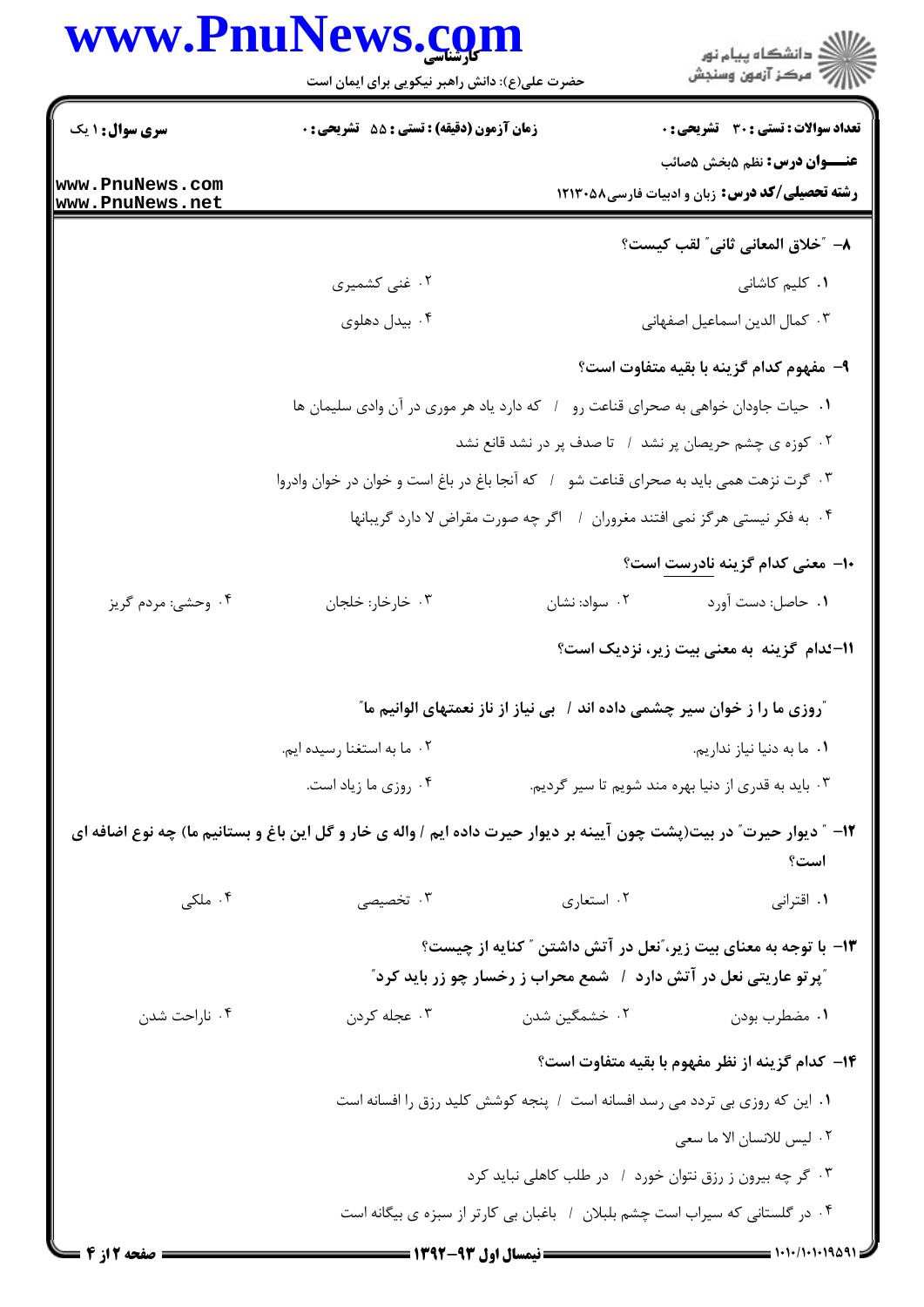|                                    | www.PnuNews.com<br>حضرت علی(ع): دانش راهبر نیکویی برای ایمان است                                                                                            |                   | ِ<br>∭ دانشڪاه پيام نور<br>∭ مرڪز آزمون وسنڊش                                                                                                      |  |
|------------------------------------|-------------------------------------------------------------------------------------------------------------------------------------------------------------|-------------------|----------------------------------------------------------------------------------------------------------------------------------------------------|--|
| <b>سری سوال : ۱ یک</b>             | <b>زمان آزمون (دقیقه) : تستی : 55 تشریحی : 0</b>                                                                                                            |                   | <b>تعداد سوالات : تستی : 30 ٪ تشریحی : 0</b>                                                                                                       |  |
| www.PnuNews.com<br>www.PnuNews.net |                                                                                                                                                             |                   | <b>عنـــوان درس:</b> نظم ۵بخش ۵صائب<br>رشته تحصیلی/کد درس: زبان و ادبیات فارسی۱۲۱۳۰۵۸                                                              |  |
|                                    | ۱۵– در بیت(زین بوستان که پرده ی خاراست هر گلش/ چون غنچه جمع کردن دامانم آرزوست)، "دامان جمع کردن" کنایه از                                                  |                   | چیست؟                                                                                                                                              |  |
| ۰۴ اخم کردن                        | ۰۳ کبر ورزیدن                                                                                                                                               | ۰۲ گوشه گرفتن     | ٠١ تواضع نمودن                                                                                                                                     |  |
|                                    | <b>"طوفان چه دست و پای زند در دل تنور ۱ گبیرون ز خویشتن دو سه جولانم آرزوست</b> "                                                                           |                   | ۱۶- کدام واژه در بیت زیر،لفظی مشترک میان عربی و فارسی و ترکی است؟                                                                                  |  |
| ۰۴ آرزو                            | ۰۳ تنور                                                                                                                                                     | ۰۲ جولان          | ٠١ طوفان                                                                                                                                           |  |
|                                    |                                                                                                                                                             |                   | ۱۷- مثنوی "طلسم حیرت" سروده چه کسی است؟                                                                                                            |  |
| ۰۴ کلیم کاشانی                     | ۰۳ صائب تبریزی                                                                                                                                              | ۰۲ غنی کشمیری     | ۰۱ بیدل دهلوی                                                                                                                                      |  |
|                                    | ۱۸– مهوم بیت (پرتو خورشید جز در خاک نتوان یافتن/ یک زمین و آسمان از اصل خود دوریم ما) در کدام گزینه آمده است؟<br>۰۲ رهایی در تواضع است.<br>۰۴ بمیر تا برهی. |                   | ۰۱ گنج در خاک نهفته است.<br>۰۳ ما از اصل خود دور افتاده ایم.                                                                                       |  |
|                                    | ۱۹- در بیت(چون آب روان پر مگذر بی خبر از خود/کز هر چه گذشتی نگذشتی مگر از خود) وازه ″پر″ چه نقشی دارد؟                                                      |                   |                                                                                                                                                    |  |
| ۰۴ بدل                             | ۰۳ تمییز                                                                                                                                                    | ۰۲ صفت            | ۰۱ قید                                                                                                                                             |  |
|                                    |                                                                                                                                                             |                   | +٢- با توجه به تطبيق لغت با معنى،كدام گزينه نادرست است؟                                                                                            |  |
| ۰۴ عنقا: سيمرغ                     | ۰۳ تجرد: گوشه گیری                                                                                                                                          | ۲.  پله: کفه تازو | ٠١ گلخن: بوته گل                                                                                                                                   |  |
|                                    |                                                                                                                                                             |                   | <b>۲۱</b> - با توجه به بیت زیر،گزینه نادرست کدام است؟<br><i>ً ج</i> ذبه توفیق هر کس را دل بینا دهد / هر دو عالم را طلاق اول به پشت پا دهد <i>ً</i> |  |
|                                    | ۲. جذبه: عنایت خداوند که نصیب بنده گردد.                                                                                                                    |                   | ٠١ را: در مصراع اول،نشانه مفعول است.                                                                                                               |  |
|                                    | ۰۴ به پشت پا طلاق دادن: به چیزی نگرفتن                                                                                                                      |                   | ۰۳ دو عالم: دنيا و آخرت                                                                                                                            |  |
|                                    |                                                                                                                                                             |                   | ۲۲- مفهوم کنایی عبارت "سوهان به خود گرفتن" در کدام گزینه ذکر شده است؟                                                                              |  |
| ۰۴ بردباري نمودن                   | ۰۳ خشمگین شدن                                                                                                                                               | ۲. دلگیر شدن      | ۰۱ نرم و ملايم شدن                                                                                                                                 |  |
|                                    |                                                                                                                                                             |                   | ۲۳– معنای ″پیشانی گشاده داشتن″ در مصراع″پیشانی گشاده بیابانم آرزوست″ چیست؟                                                                         |  |
| ۰۴ خوش نام شدن                     | ۰۳ خوشحال بودن                                                                                                                                              | ۰۲ خوشخوی بودن    | ٠١ خوشبخت شدن                                                                                                                                      |  |

= ۱۰۱۰/۱۰۱۰۱۹۵۹۱